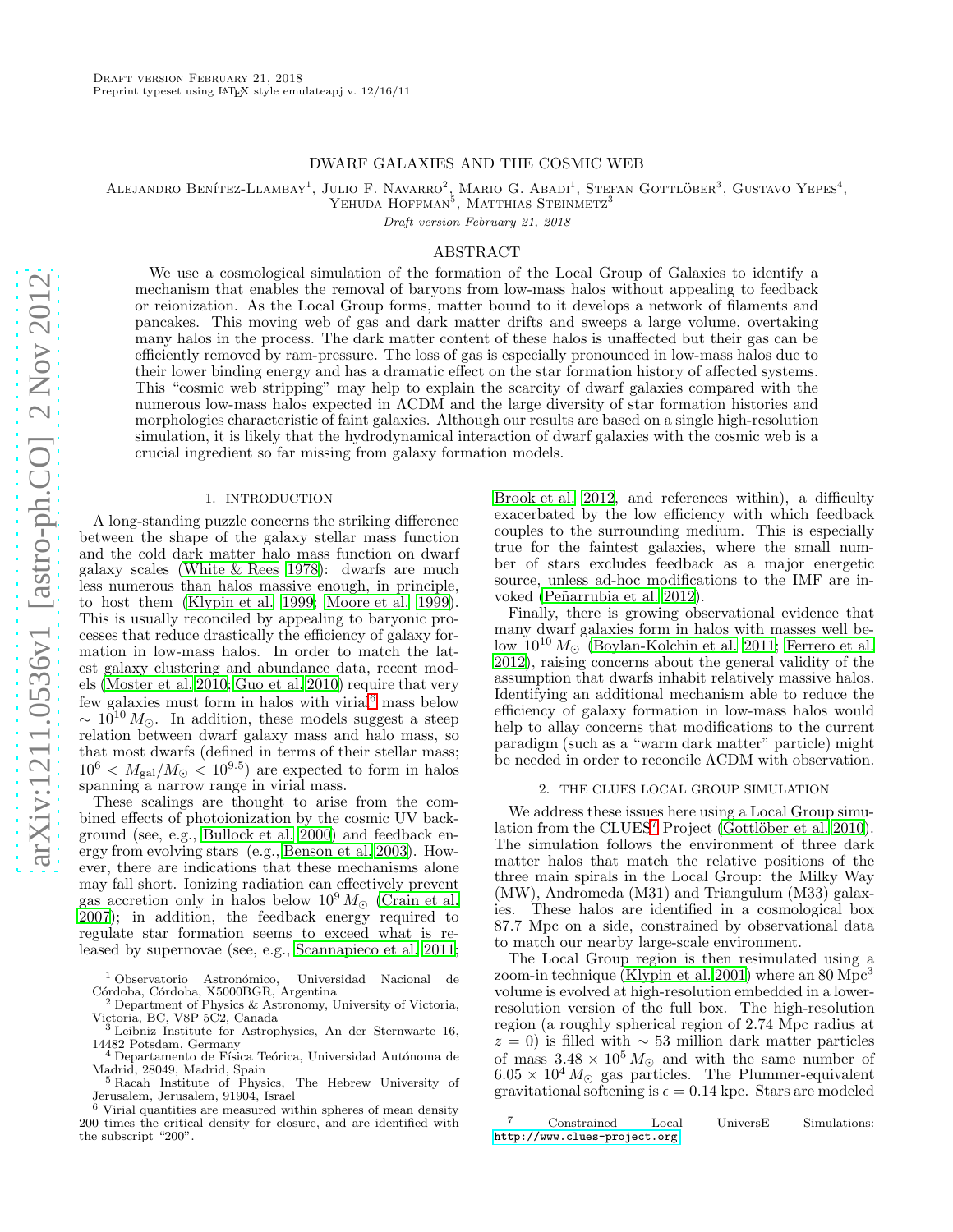

<span id="page-1-0"></span>Fig. 1.— Gas distribution in the high-resolution region at various times. The positions of the three most massive systems, analogous to the main spiral galaxies of the Local Group, are labelled "MW", "M31", and "M33", respectively. The central galaxies of halos with virial<br>mass exceeding  $10^{10} M_{\odot}$  and within  $\sim 1.8$  Mpc from the Local Group barycent curves track the location of a few low-mass halos, chosen to illustrate the interaction between them and the "pancake" that forms at  $z \sim 2$ . Tracks begin at  $z = 41$  and end at the current position of each galaxy.

as collisionless particles of mass  $m_{\text{str}} = 3.03 \times 10^4 M_{\odot}$ spawned by gas particles when they are eligible to form stars.

The simulation adopts cosmological parameters consistent with WMAP-3 [\(Spergel et al. 2007\)](#page-5-15) and were run with GADGET-2 [\(Springel 2005\)](#page-5-16) code. They include an evolving cosmic ionizing UV background [\(Haardt & Madau 1996\)](#page-5-17), star formation, supernova feedback and isotropic winds according to [\(Springel & Hernquist 2003\)](#page-5-18); all is calibrated to reproduce, approximately, the stellar masses and morphologies of the three main Local Group spirals. We refer the interested reader to Gottlöber et al.  $(2010)$  for further details about these simulations.

## 3. RESULTS

Fig. [1](#page-1-0) shows the evolution of the gas component of the high-resolution region. Labels identify the position of the three main halos, where the galaxy analogs to MW, M31, and M33 form. Several other galaxies form in halos of lower mass, as well as in subhalos of the main three spirals; we shall exclude from the analysis that follows all satellites and focus on the central galaxies of halos with  $M_{200} > 10^{10} M_{\odot}$ . This choice ensures that the properties we study are not influenced by effects, such as tidal stripping, that arise from the interaction of a galaxy with the halo of a more massive system.

The evolution of the gaseous component depicted in Fig. [1](#page-1-0) is similar to that of the dark matter (not shown) when viewed on these large scales, and shows the early development of highly aspherical features such as filaments and pancakes that characterize structure formation in ΛCDM. The tracks that crisscross the figure highlight the trajectories of several dwarf galaxies and illustrate the paths they follow as they are assembled into the Local Group. One of the galaxies (identified as "17") is at rest at the origin of the reference frame.

Fig. [2](#page-2-0) summarizes the properties of these galaxies<sup>[8](#page-1-1)</sup> at  $z = 0$ . The top-right panel shows that the simulated galaxies form two groups, one of systems that are forming stars at rates roughly comparable to their past average (blue triangles) and a second group where star formation has largely ceased (red circles). The latter are galaxies that have lost most of their baryons during their evolution; indeed, none of these galaxies has retained more than  $\sim 20\%$  of the baryons within their virial radius, (bottom-left panel). It might be tempting to ascribe the loss of baryons to the effects of feedback-driven winds but there are galaxies that have retained more baryons (bottom-left panel) and where star formation has continued to the present (top-right panel), despite having formed more stars overall and inhabiting halos of similar virial mass.

A clue to the origin of the baryon-poor, non-star forming galaxies is provided in the bottom-right panel of the same figure. This shows the evolution of the mass within the virial radius of the main progenitor of galaxy 30. The solid and dotted curves indicate the mass in the gaseous and stellar components (the dashed curve in-

<span id="page-1-1"></span><sup>8</sup> We compute "galaxy properties" within the galactic radius, defined by  $r_{\text{gal}} = 0.15 r_{200}$ .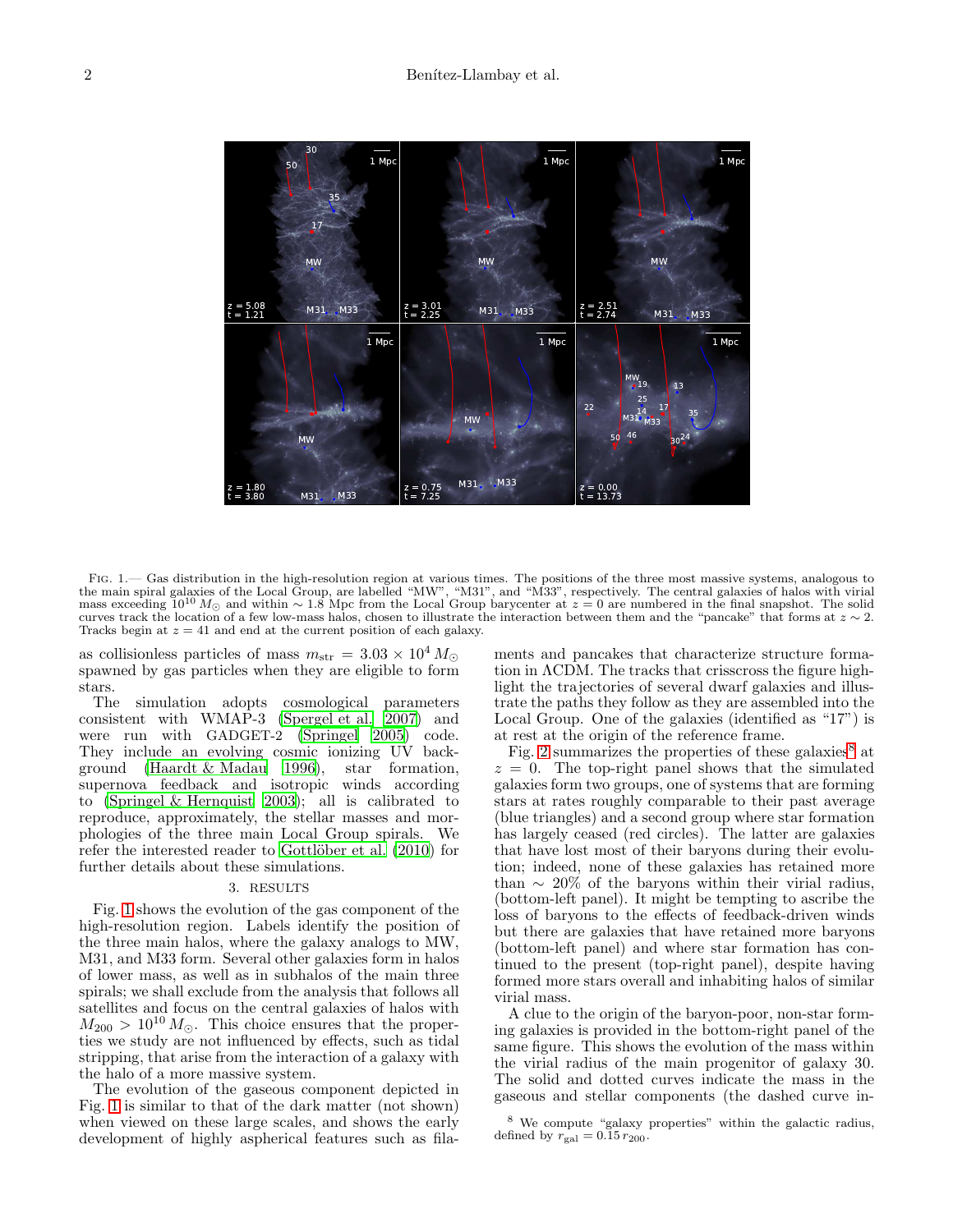

<span id="page-2-0"></span>Fig. 2.— Stellar mass within the galactic radius (top left) and total baryonic mass within the virial radius (bottom left) as a function of halo virial mass. The top-right panel shows the present-day star formation rate as a function of galaxy stellar mass. Two populations are identified: (i) galaxies that form stars at rates comparable to their past average (blue triangles), and (ii) those where star formation has largely ceased (red circles). Galaxies in the latter group have lost more than ∼ 80% of their available baryons. At given halo mass, these galaxies have formed substantially fewer stars than their star-forming counterparts, suggesting that the loss of baryons and lack of star formation are not due to feedback from evolving stars. The evolution of the mass within the virial radius of one such galaxy (galaxy "30") illustrates the sudden loss of baryons that results from ram-pressure arising from crossing a large-scale pancake at  $z \sim 2$  (bottom-right). The virial mass more than doubles thereafter, but the total baryonic mass barely grows; at  $z = 0$  the baryon content of this halo is less than 10% that expected from the universal ratio.

dicates the total; scale on left) whereas the dot-dashed green curve indicates the baryon fraction of the system,  $M_{\text{bar}}/(f_{\text{bar}} M_{200})$  (scale on right), where  $M_{\text{bar}}$  is the sum of gas and stellar masses and  $f_{\text{bar}} = \Omega_b / \Omega_M$  is the universal baryon fraction. This shows that most baryons are lost over a short period of time, between  $z = 3$  and  $z = 2$ . Very few stars form after  $z = 3$ , so that baryon loss cannot be due solely to feedback-driven winds.

The loss of baryons highlighted above is the main reason why this galaxy has stopped forming stars. Indeed, star formation ceases in galaxy 30 just after  $z \sim 2$ , as may be seen in the right-hand panels of Fig. [3,](#page-3-0) where we show the distribution of stellar ages of galaxies 30, 50 and 17. All three galaxies have similar star formation histories, and stop forming stars at roughly the same time. Their star formation histories differ markedly from those of galaxies that are still forming stars at  $z = 0$ , three of which are shown in the left-hand panel of Fig. [3.](#page-3-0)

What causes the peculiar star formation history of galaxy 30, which is in turn paralleled by galaxies 17 and 50? It is not their halo mass; for example, the virial mass of galaxy 35 is similar to that of galaxy 50, but is still

forming stars at  $z = 0$  at a rate roughly 50 times higher. We can gain some insight by considering in more detail the trajectories of galaxies 17, 30, and 50 shown in Fig. [1.](#page-1-0) This figure reveals a common feature in the evolution of these three galaxies: they all cross more or less simultaneously a large pancake of gas at  $z \sim 2$ . In the reference frame chosen for that plot (where galaxy 17 is at rest), the pancake sweeps past galaxy 17 at  $z \sim 1.8$ ; galaxies 30 and 50 overtake the pancake at about the same time.

A more detailed analysis of the galaxy-pancake interaction is presented in Fig. [4,](#page-4-0) where we show, at two different times (just before and after the interaction), the density and velocity profiles of galaxy 17 and the pancake. The two panels on the left show the gas distribution (colored by density on a logarithmic scale) in the vicinity of the galaxy, which is at rest at the coordinate origin. The pancake is moving along the z axis, from positive-z to negative-z values. The two vertical dashed lines indicate the virial radius of galaxy 17 at the current time.

At  $z = 1.83$ , corresponding to the top row, the pancake is still above the galaxy, but approaching at high speed.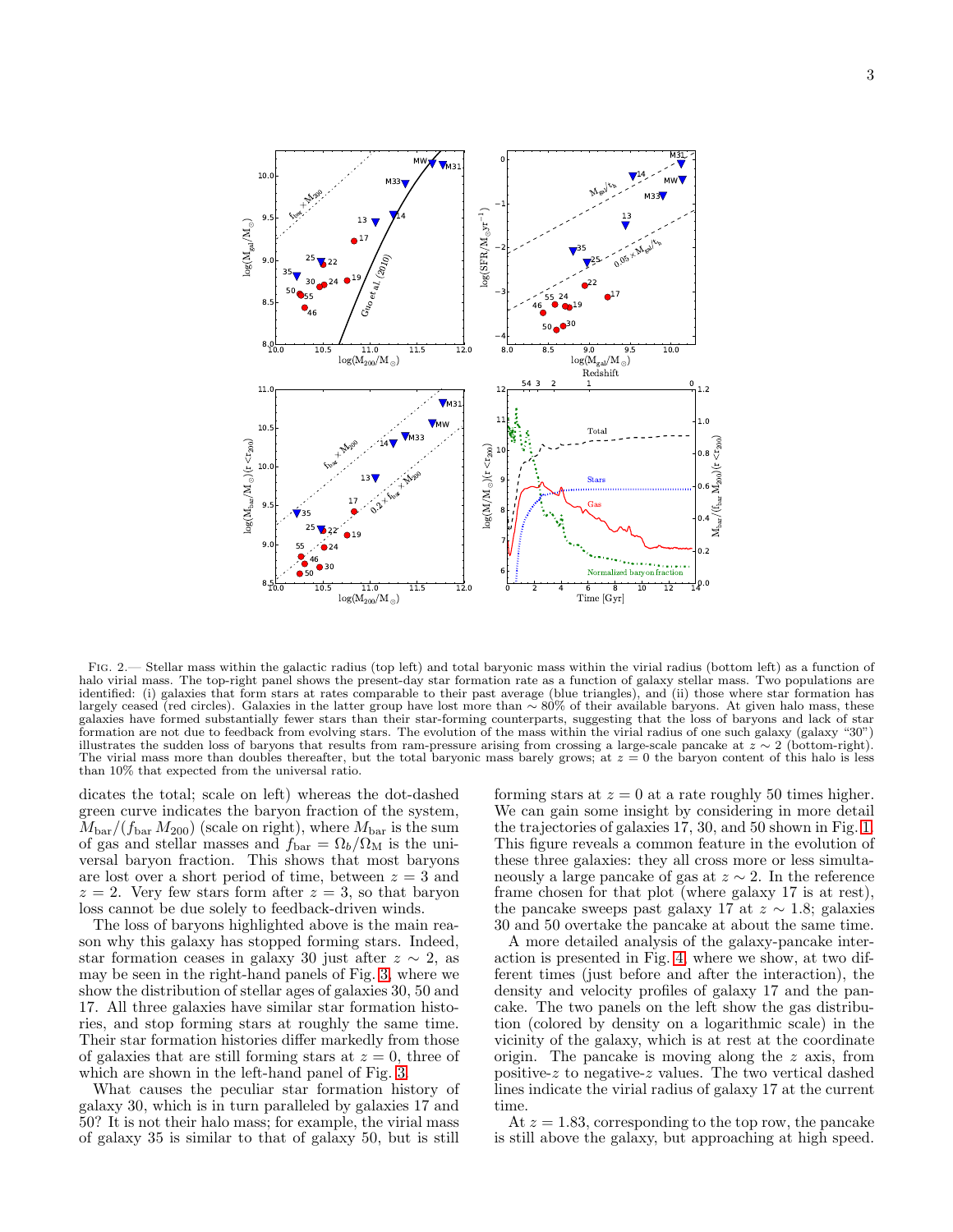

<span id="page-3-0"></span>Fig. 3.— Star formation history of galaxies affected by cosmic web stripping of their gaseous envelopes (right-hand panel). The histograms there show the distribution of stellar ages of three galaxies whose trajectories are tracked in Fig. [1.](#page-1-0) All of these systems traverse a large-scale "pancake" at roughly the same time,  $z \sim 2$ , when they are stripped of most of their gas. Without this reservoir, star formation ceases soon thereafter, once the dense gas that remains is transformed into stars. By contrast, star formation in halos that are not affected by cosmic web stripping is able to continue until the present. These are galaxies that do not cross any major filament during their evolution, or that are massive enough to resist stripping. Three examples are shown in the left-hand panel.

This may be seen in the right-hand panels, which show the z-component of the gas velocity along the cylinder delineated by the vertical lines in the left-hand panel. The cylinder, whose radius is chosen to be the same as the virial radius of the galaxy, is aligned with the  $z$  axis and therefore roughly perpendicular to the pancake. The gas density in the cylinder, as a function of  $z$ , is shown in the middle panels. At  $z = 1.38$ , which corresponds to the bottom row, the pancake has already swept past the galaxy and is found at  $z \sim -400$  kpc.

It is clear from Fig. [4](#page-4-0) that the interaction between the galaxy and the pancake leads to the removal of much of the gaseous halo of galaxy 17, which may be seen streaming down towards the pancake in the bottom-left panel. This is clear evidence that the ram-pressure of the interaction is responsible for the sudden loss of baryons that affects galaxy 17 at  $z \sim 1.8$ . Since not all of the gas is removed, the galaxy is able to continue forming stars for a little longer before running out of gas. Although not shown in Fig. [4,](#page-4-0) a similar process affects galaxies 30 and 50 as they traverse the pancake, as well as the rest of the galaxies labeled in Fig. [2](#page-2-0) as non-star forming.

One may wonder how the pancake, which is only a few times overdense relative to the mean baryonic density of the Universe (see middle panels of Fig. [4\)](#page-4-0), is able to remove the much denser gas that fills the halo of galaxy 17. The main reason for this is the high speed at which the galaxy plows through the pancake. The effective rampressure on the galaxy is proportional to the density of the pancake times the velocity of the interaction squared,  $P_{\text{ram}} \propto \rho_{\text{p}} V_{\text{p}}^2$ , where  $V_{\text{p}}$  is the velocity of the pancake if the galaxy is assumed at rest. This pressure must exceed that exerted on the gas by the restoring force of the halo, which is roughly proportional to  $P_{\text{gal}} \propto \rho_{\text{gal}} V_{200}^2$ , where  $\rho_{gal}$  is the gas density and  $V_{200}$  is the halo virial velocity.

For the case illustrated in Fig. [4,](#page-4-0) the pancake velocity is of order 300 km/s, almost an order of magnitude higher than the virial velocity of the halo at the time,  $V_{200} \sim 40$ km/s. This means that the pancake can strip gas from

the galaxy even if the galactic gas is  $\sim (V_{\rm p}/V_{200})^2 \sim 60$ times denser. A further condition must be satisifed for ram-pressure stripping to be effective, namely that the pancake is massive enough so that the column density of gas that sweeps past the galaxy is comparable to its total gas content. We have verified that this is indeed the case: the total pancake gas mass intersected by the cylinder shown in Fig. [4](#page-4-0) exceeds the gas content of galaxy 17 by more than a factor of two.

#### 4. DISCUSSION AND CONCLUSIONS

Although gas removal through interaction with the cosmic web is a robust feature of the simulation, the fate of the gas that remains in the galaxy or is accreted later is less clear, since it is subject to the complex (and poorly-modeled) process of star formation and associated feedback. Indeed, there is indication that the star formation recipes adopted in CLUES might need revision; note, for example, that most dwarfs lie above the  $M_{\text{gal}}$ - $M_{200}$  relation indicated by recent abundance-matching analysis [\(Guo et al. 2010](#page-5-4)) (top-left panel of Fig. [2\)](#page-2-0). In addition, there seem to be fewer non-star-forming isolated dwarfs in the local Universe than in our simulation [\(Geha et al. 2012](#page-5-19)). Therefore, the actual stellar masses of the simulated dwarfs or the lack of ongoing star formation should not be necessarily considered a defining characteristic of the scenario we describe here. Our results should be interpreted as emphasizing the importance of the cosmic web on the overall baryonic content of dwarf galaxy halos rather than as definitive predictions to be compared directly with observation.

The importance of "cosmic web stripping" has not been recognized before because it is a purely hydrodynamical effect that would be completely missed in semianalytic modeling and that requires simulations of large volumes able to resolve properly both the cosmic web and the internal properties of low-mass halos. This demands numerical resources that are only now becoming available. It also requires careful tracking of the baryonic content of dwarf galaxies in order to discriminate between the competing effects of re-ionization, feedback, and stripping. Since all of these effects act to remove baryons from low-mass halos, it is even possible that the effects of cosmic web stripping may have already been seen [\(Sawala et al. 2012\)](#page-5-20) but misidentified.

Cosmic web stripping is a natural consequence of the shape of the ΛCDM power spectrum on dwarf galaxy scales. It results from the nearly simultaneous assembly of very different mass scales; at the same time that the  $10^{10} M_{\odot}$  halos are being assembled, the collapse of the nearly  $10^{13} M_{\odot}$  Local Group has already started and is well under way in one dimension, leading to the formation of a large pancake. Although the CLUES simulation we analyze here is too small to enable a proper assessment of the importance of cosmic web stripping outside Local Group-like environments, we see no reason why this mechanism should not affect a substantial fraction of dwarf galaxies; after all, the Local Group represents only a mild overdensity on a mass scale close to the characteristic clustering mass today. Cosmic web stripping is thus very likely a crucial ingredient of the star formation history of dwarf galaxies so far missing from models that rely solely or largely on the assembly of the dark matter.

Its appeal comes in part from its strong dependence on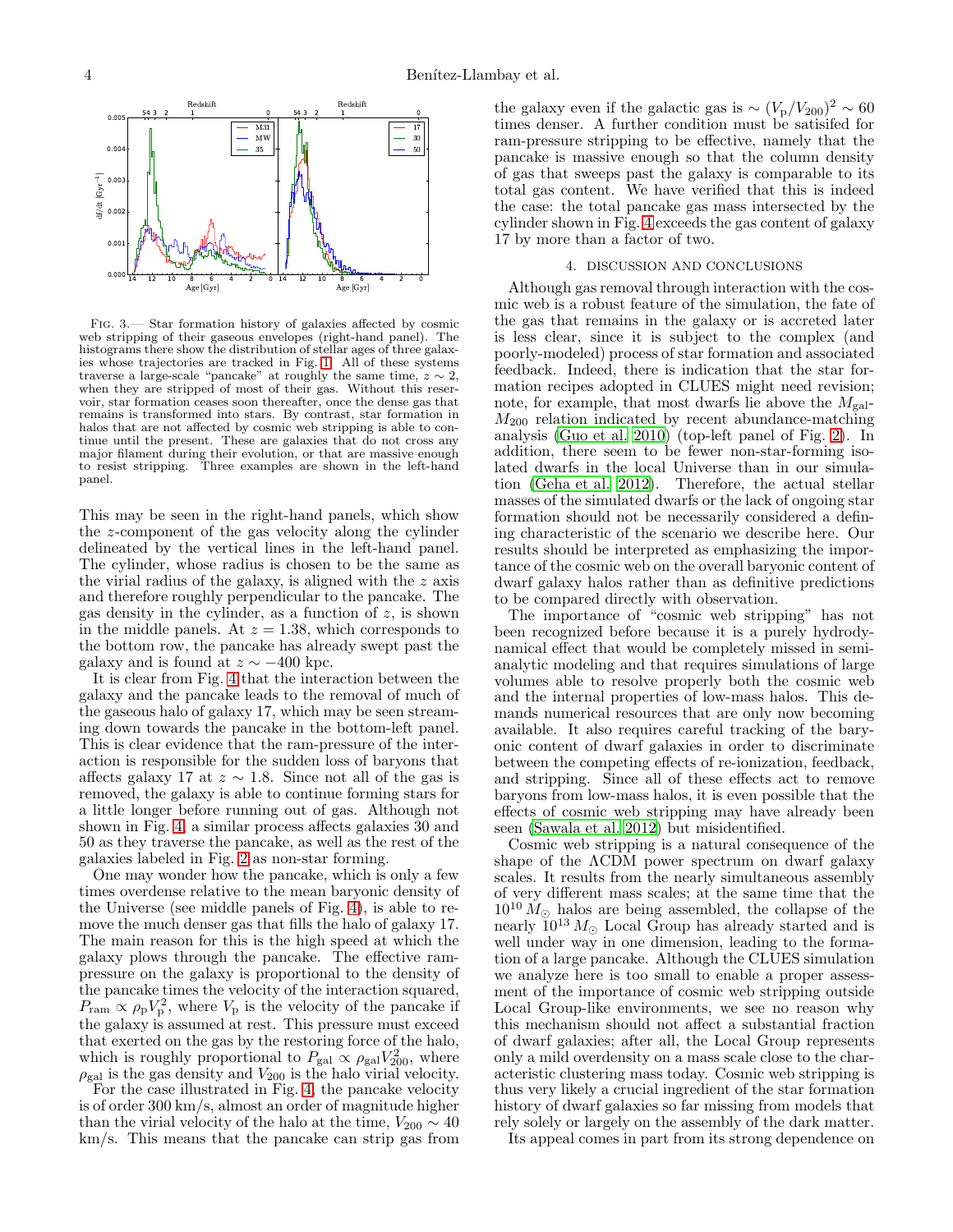

<span id="page-4-0"></span>Fig. 4.— Details of the ram-pressure stripping of galaxy 17. Left panels show the projected gas distribution in a cube 1.2 comoving Mpc on a side, centered on the galaxy. The projection is identical to that of Fig. [1](#page-1-0) and has been chosen so that the "pancake" that forms early on is approximately perpendicular to the z axis. Colors indicate gas density in a logarithmic scale, normalized to the mean baryonic density of the Universe at that time,  $\rho_b(z) = \Omega_b \rho_{\rm crit}(z)$ . The middle panels show the gas density along the narrow vertical cylinder indicated by the dashed lines in the left panels. Right-hand panels indicate the z-component of the gas velocity along the cylinder in the rest-frame of the galaxy. The vertical dashed lines in the right-hand panels indicate the current virial velocity of galaxy 17. Each row corresponds to a different time, chosen to illustrate just before and just after galaxy 17 plows through the pancake, losing most of its gas. Although the pancake is less dense than the galaxy, their relative velocity is nearly ten times the virial velocity of the galaxy. The resulting ram-pressure strips most of the gas off the galaxy, leaving behind "streams" of gas that are effectively lost.

halo mass. Because of the  $(V_{\rm p}/V_{200})^2$  scaling mentioned above, a pancake sweeping past halos of different mass could fully strip the gas reservoir of low-mass halos whilst leaving massive halos relatively undisturbed. This might help to explain the steep galaxy mass-halo mass relation required to match the faint-end of the galaxy luminosity function. We emphasize that stripping must operate in concert with cosmic reionization and feedback if ΛCDM models are to be viable. This is because Mpc-scale pancakes and filaments do not develop typically until  $z \sim 2$ , so a further mechanism that prevents most baryons in low-mass halos from turning into stars before then is still needed.

How can we test these ideas observationally? Because cosmic web stripping affects only baryons, its effects are intertwined with those of radiative cooling, reionization, star formation, and feedback, and it is difficult to devise a clean and conclusive test. It is nevertheless encouraging that several observations are in natural accord with a scenario where cosmic web stripping plays a substantial role. The existence of isolated dwarf spheroidal galaxies devoid of gas and made up of mostly old stars, such as Cetus and Tucana, is one such observation. Indeed, cosmic web stripping might explain why these galaxies ceased forming stars much later than the epoch of reionization [\(Monelli et al. 2010a](#page-5-21)[,b\)](#page-5-22), the oft-cited culprit of halting star formation in dwarf galaxies.

Cosmic web stripping should also leave an environmental imprint, as galaxies more severely affected by interaction with the cosmic web should cluster differently from others that are impacted less. It is not possible to divine what the actual imprint might be from one Local Group simulation, but this is an area where future simulation and observational work should prove especially fruitful. Detection of the telltale signs of ram-pressure stripping in isolated dwarfs would be especially interesting, and it might have already been observed [\(McConnachie et al. 2007](#page-5-23)). Finally, we note that a galaxy might interact with the cosmic web several times during its evolution, and that each of these events might serve to shape different episodes of star formation. It is certainly tempting to speculate that the existence of multiple populations in dwarf galaxies like Carina [\(Monelli et al. 2003](#page-5-24); [Bono et al. 2010\)](#page-5-25) might originate from its travels through the cosmic web. Targeted future work will help us to gauge the true importance of the cosmic web in shaping the formation and evolution of the faintest galaxies.

### 5. ACKNOWLEDGMENTS

The simulations were performed at Leibniz Rechenzentrum Munich (LRZ) and at Barcelona Supercomputing Center (BSC). GY acknowledges support from MINECO (Spain) through grants AYA2009-13875-C03